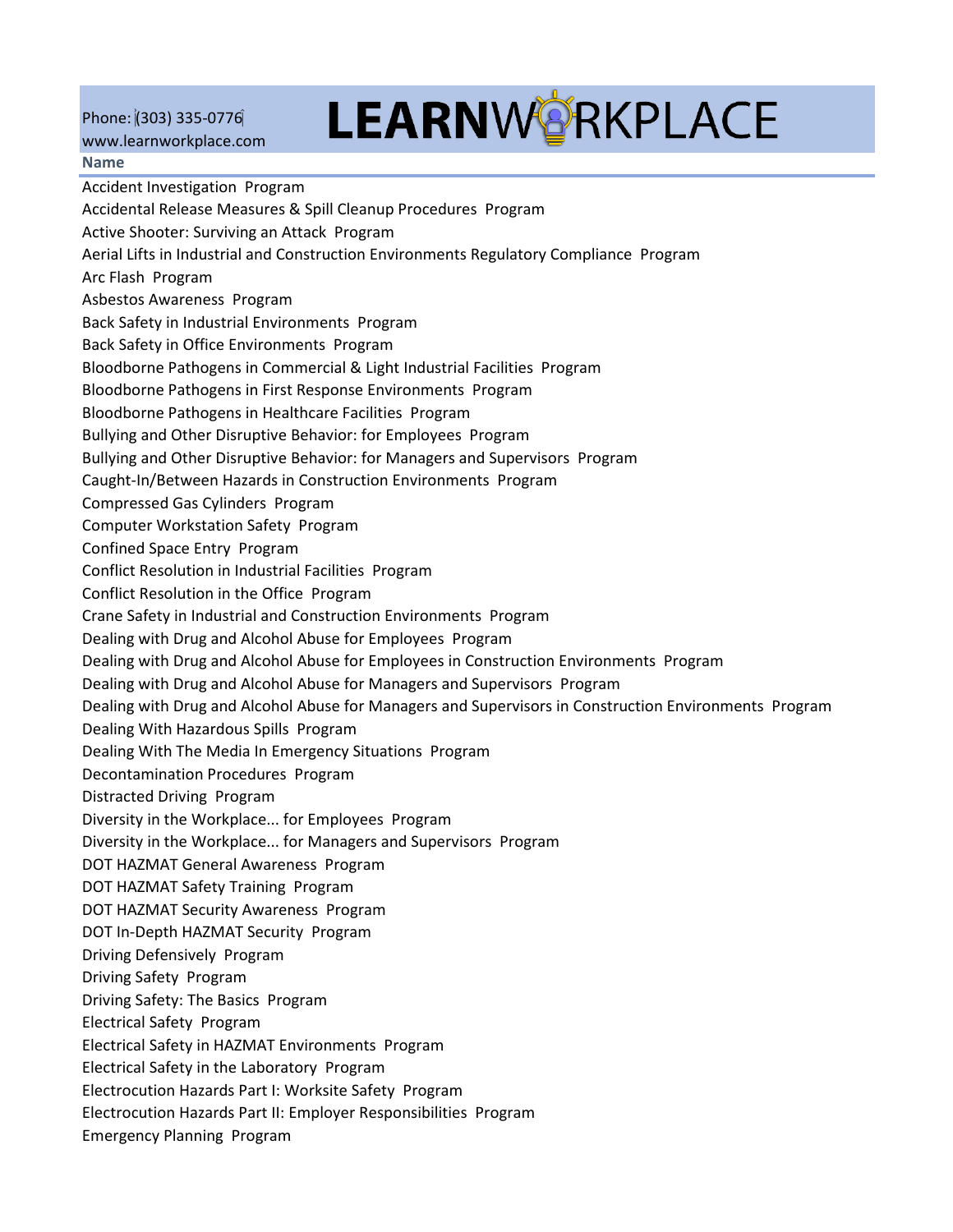Emergency Response Plan Program Evacuation Procedures Program Exposure Monitoring & Medical Surveillance Program Eye Safety Program Eye Safety in Construction Environments Program Fall Protection Program Fighting Fatigue in the Workplace Program Fire Prevention in Healthcare Facilities Program Fire Prevention in the Office Program First Aid Program First Aid in Construction Environments Program Fitness & Wellness Program Flammables & Explosives in the Laboratory Program Forklift Safety: Industrial Counterweight Trucks Program Forklift/Powered Industrial Truck Safety Program GHS Container Labels Program GHS Container Labels in Construction Environments Program GHS Safety Data Sheets Program GHS Safety Data Sheets in Construction Environments Program GHS Safety Data Sheets in the Laboratory Program Hand & Power Tool Safety Program Hand & Power Tool Safety in Construction Environments Program Hand, Wrist & Finger Safety Program Hand, Wrist & Finger Safety in Construction Environments Program Handling A Sexual Harassment Investigation Program Handling Compressed Gas Cylinders in the Laboratory Program Handling Hazardous Materials Program Hazard Communication in Auto Service Environments Program Hazard Communication in Cleaning and Maintenance Environments Program Hazard Communication in Construction Environments Program Hazard Communication in Healthcare Environments Program Hazard Communication in Hospitality Environments Program Hazard Communication in Industrial Environments Program Hazard Recognition Program Hazardous Materials Labels Program HAZMAT Labeling Program HAZWOPER Confined Space Entry Program HAZWOPER Emergency Response: Awareness Package HAZWOPER Fire Prevention Program HAZWOPER Heat Stress Program HAZWOPER Personal Protective Equipment Program HAZWOPER Respiratory Protection Program HAZWOPER Safety Orientation Program Hearing Conservation and Safety Program Heat Stress Program Heat Stress in Construction Environments Program HIPAA Rules and Compliance Program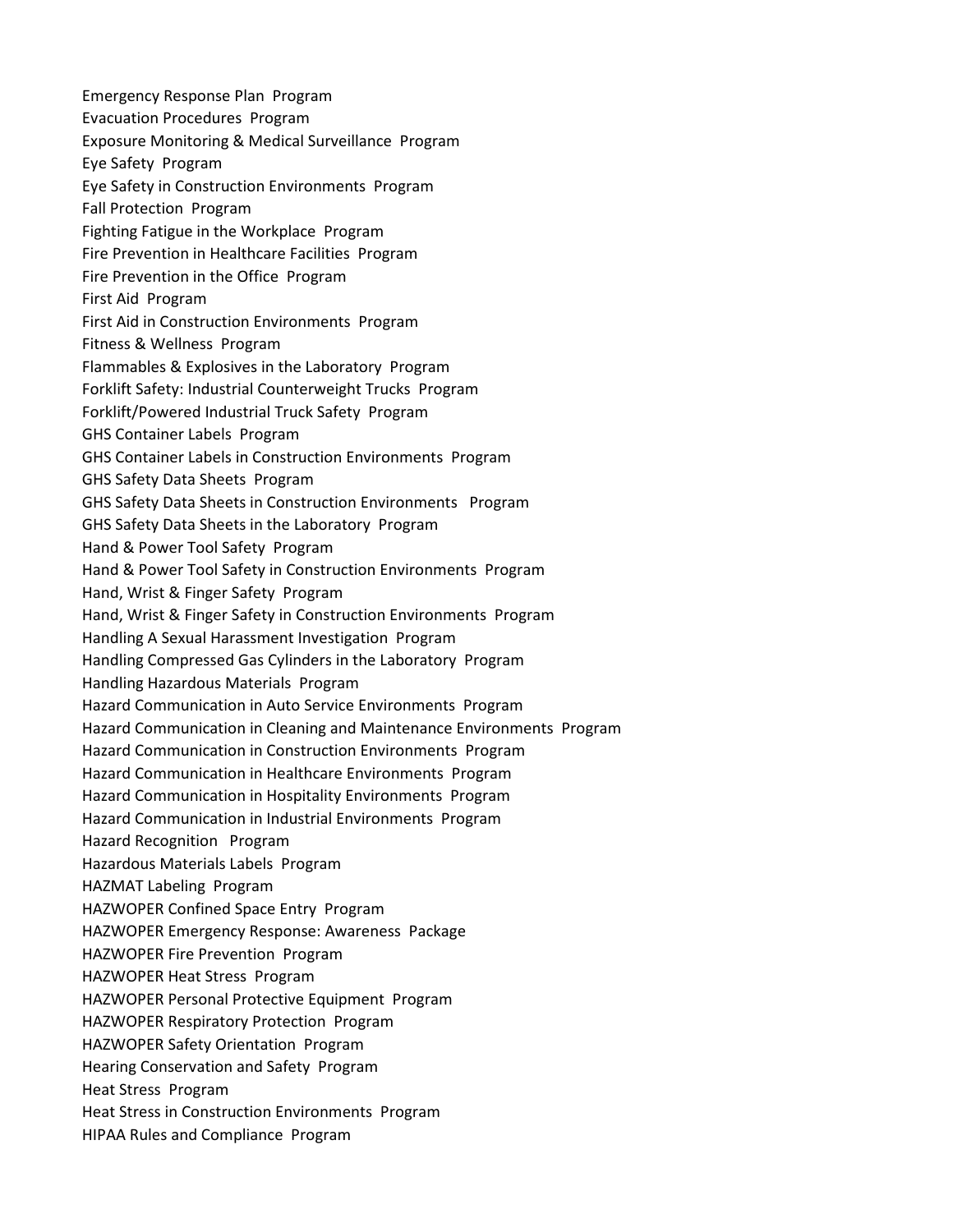Hot Work Safety and the Permitting Process Program I2P2: Injury and Illness Prevention Programs Program Indoor Air Quality Program Industrial Ergonomics Program Industrial Fire Prevention Program Introduction to GHS (The Globally Harmonized System) Regulatory Compliance Program Introduction to GHS (The Globally Harmonized System)... for Construction Workers Program Introduction to HAZWOPER Retraining Program Introduction to OSHA Program Laboratory Ergonomics Program Laboratory Hoods Program Ladder Safety Program Ladder Safety in Construction Environments Program Lead Exposure in Construction Environments Program Lead Exposure in General Industry Program Loading Dock Safety Program Lock-Out/Tag-Out Program Machine Guard Safety Program Manual Pallet Jack Safety Program Materials Handling Safety Program Medical Surveillance Program Program Monitoring Procedures & Equipment Program Motorized Pallet Truck Safety Program Office Ergonomics Program Office Safety Program Orientation to Laboratory Safety Program OSHA Formaldehyde Standard Program OSHA Laboratory Standard Program OSHA Recordkeeping for Employees Program OSHA Recordkeeping for Managers and Supervisors Program OSHA Recordkeeping for Managers, Supervisors and Other Employees Package Patient Handling Safety Program Personal Protective Equipment Program Personal Protective Equipment & Decontamination Procedures Program Personal Protective Equipment in Construction Environments Program Planning for Laboratory Emergencies Program Preventing Contamination in the Laboratory Program Preventing Sexual Harassment for Employees Program Preventing Sexual Harassment for Managers and Supervisors Program Preventing Workplace Discrimination... for Employees Program Preventing Workplace Discrimination... for Managers and Supervisors Program Respiratory Protection and Safety Program Rigging Safety in Industrial and Construction Environments Program Safe Handling of Laboratory Glassware Program Safe Lifting Program Safe Lifting in Construction Environments Program Safety Audits Program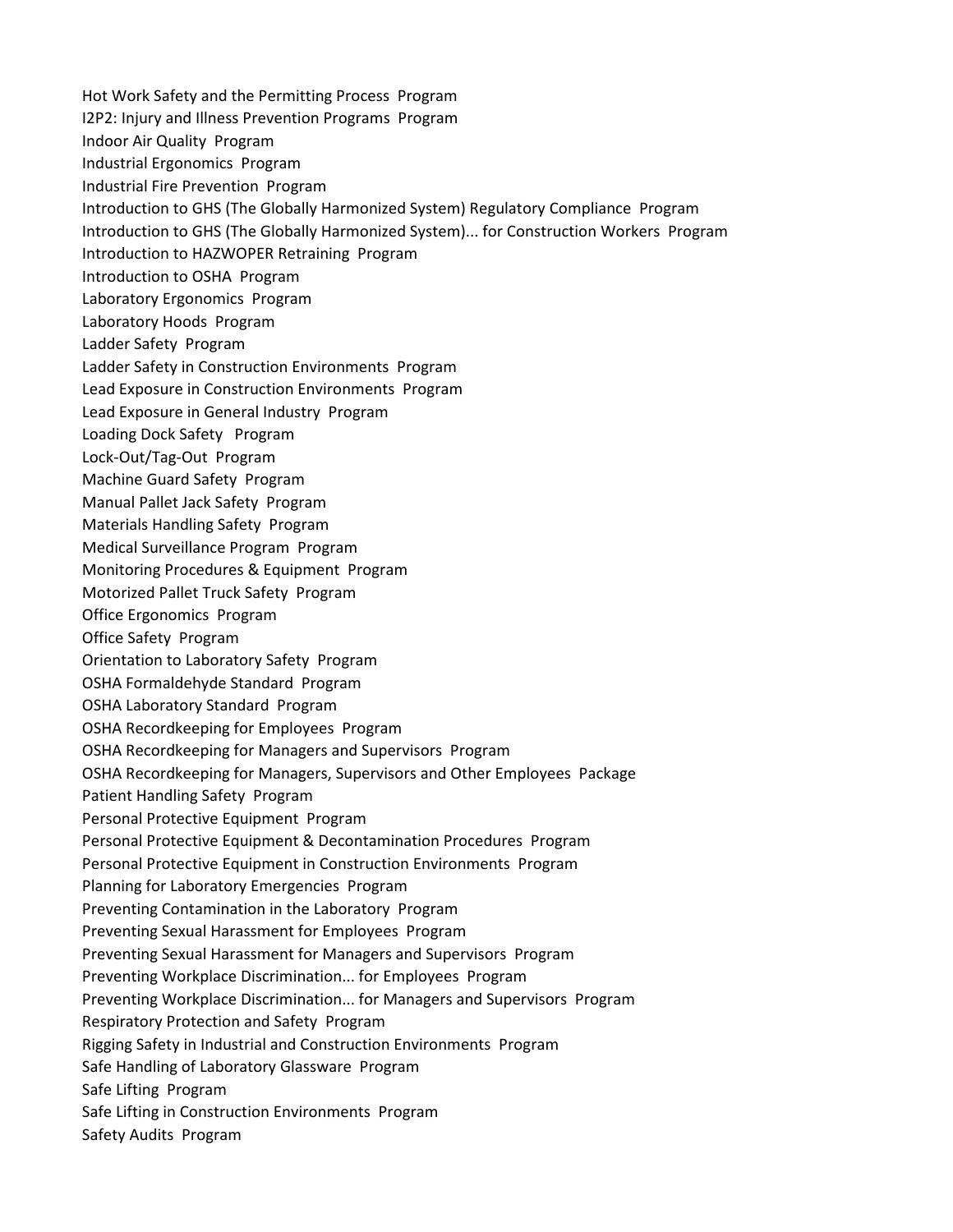Safety Awareness for New Employees Program Safety Data Sheets in HAZWOPER Environments Safety Housekeeping & Accident Prevention Program Safety Orientation Program Safety Orientation in Construction Environments Program Safety Showers & Eye Washes Program Safety Showers & Eye Washes in the Laboratory Program Scissor Lifts in Industrial and Construction Environments Regulatory Compliance Program Silica Safety in Industrial and Construction Environments Program Site Safety & Health Plan Program Slips, Trips & Falls Program Slips, Trips and Falls in Construction Environments Program Struck-By Hazards in Construction Environments Program Supported Scaffolding Safety Program Suspended Scaffolding Safety Program Suspended Scaffolding Safety in Construction Environments Program Trenching and Shoring Safety in Construction Environments Program Tuberculosis In the Healthcare Environment Program Understanding Chemical Hazards Program Understanding HAZWOPER Program Using Fire Extinguishers Program Walking and Working Surfaces Program Walking and Working Surfaces in Construction Environments Program Warehouse Safety Program Welding Safety Program Winter Safety Program Work Practices and Engineering Controls Program Work Zone Safety Program Workplace Harassment in Industrial Facilities Program Workplace Harassment in the Office Program Workplace Stress Program Workplace Violence Program Workplace Violence in Healthcare Facilities Program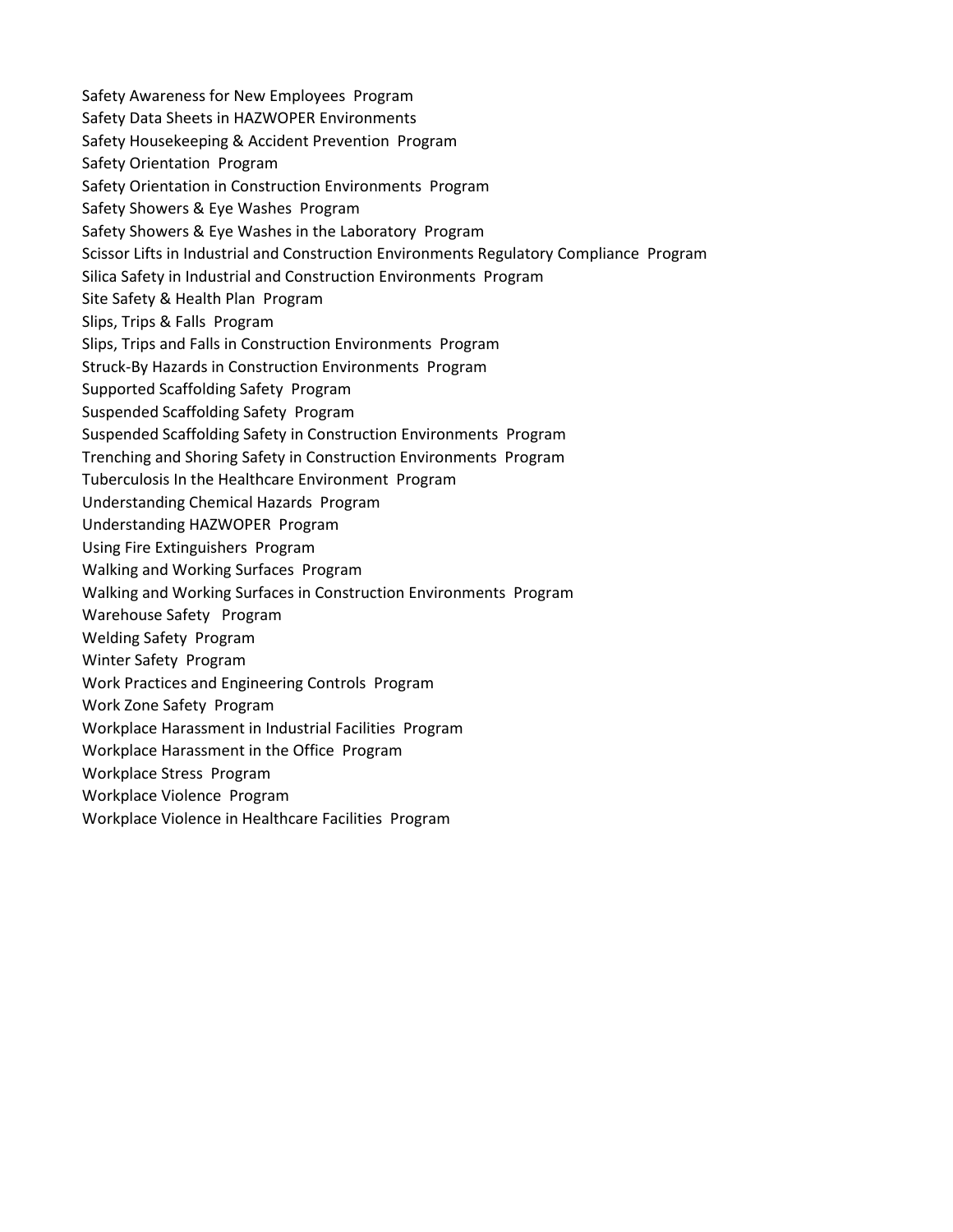## **SKU**

V0002569EM V0001779EW V0002709EM V0001719EO V0002539EM V0002659EO V0003039EM V0003049EM V0002449EO V0002459EO V0002469EO V0002669EM V0002679EM V0002769ET V0002599EM V0002349EM V0002549EO V0003379EM V0003389EM V0003159EM V0002829EM V0002849ET V0002839EM V0002859ET V0002819EM V000DAL9EW V000DEC9EW V0002299EM V0003269EM V0003279EM V0003179EO V0003189EO V0003199EO V0003209EO V0002319EM V0003439EM V0002309EM V0003349EM V0001799EW V0001949EL V0003689ET V0003699ET V0002269EO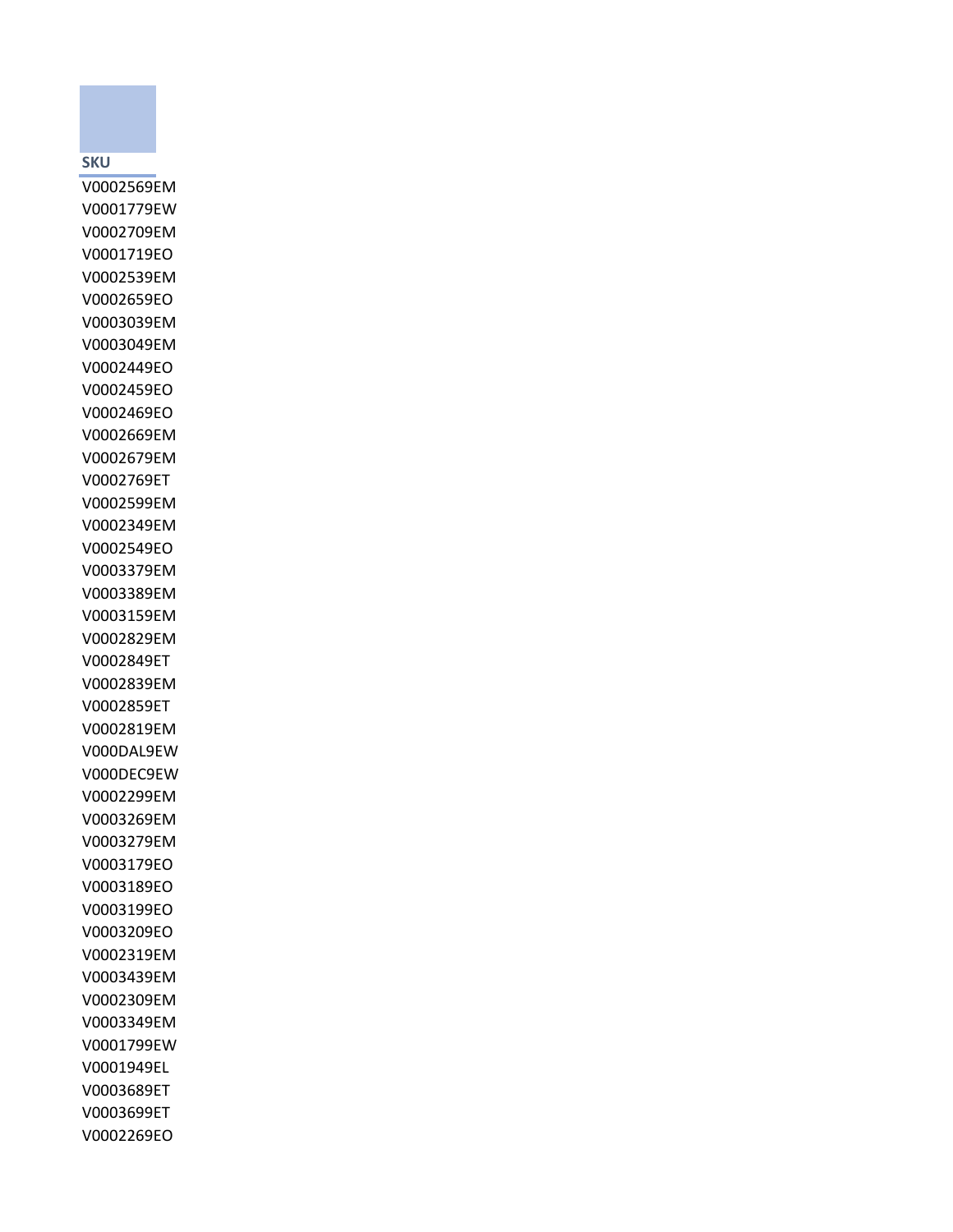V0001909EW V0002409EM V000EMM9EW V0003069EM V0003109ET V0003629EM V0003099EM V0002939EM V0002919EM V0003219EM V0003229ET V0002379EM V0001959EL V0002649EO V0002639EO V0003569EO V0003599ET V0003559EO V0003589ET V0001789EL V0003079EM V0003119ET V0003089EM V0003129ET V0003769EM V0001969EL V0001809EW V0003529EO V0003539EO V0003579ET V0003519EO V0003549EO V0003509EO V0002689EM V0003679EM V000HAL9EW V000CSE9EW V000HZ69EW V0001829EW V0001839EW V000CPE9EW V0001879EW V0001849EW V0002889EO V0003309EM V0003319ET V0002729EO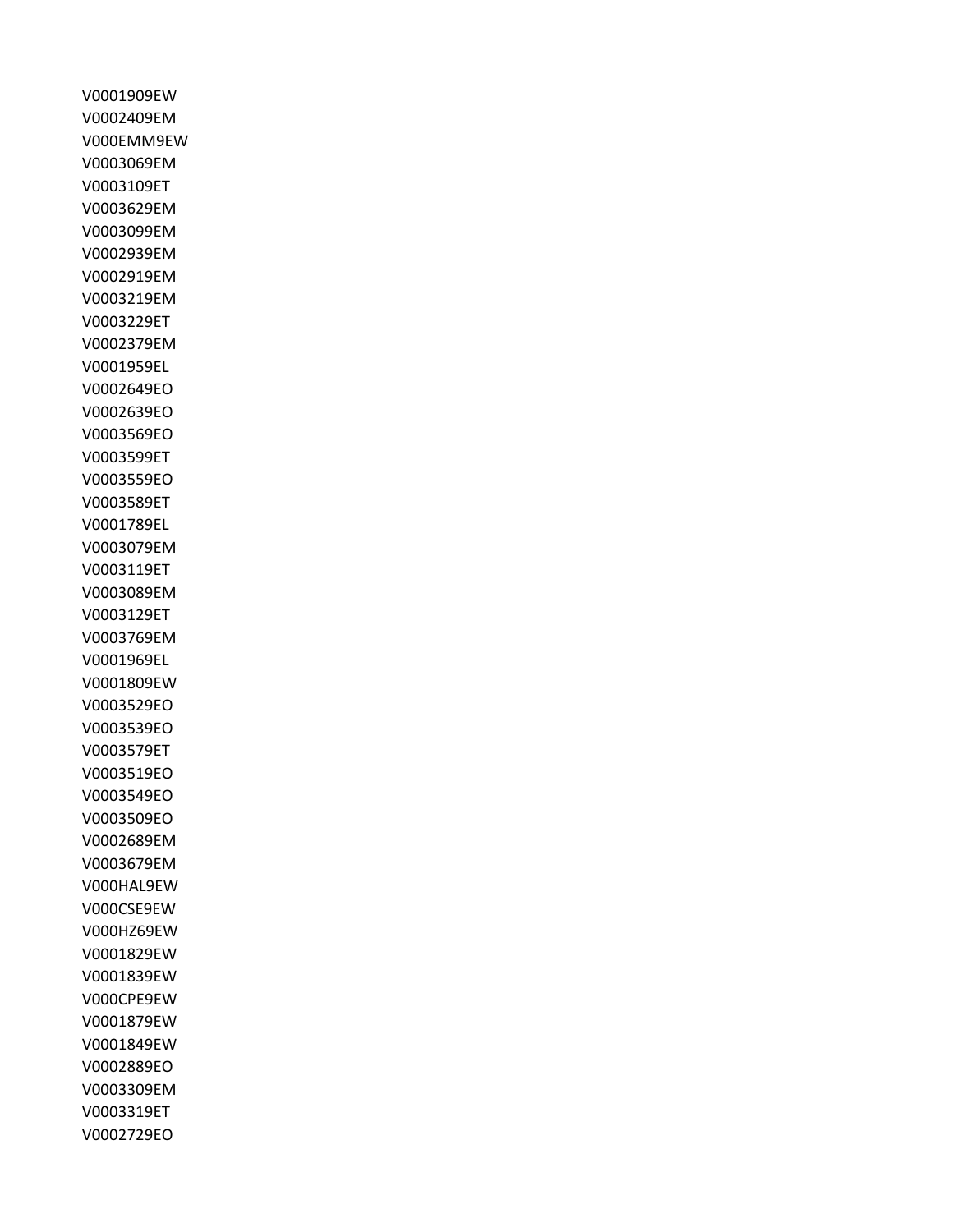V0002879EM V0002529EM V0002909EO V0003059EM V0002929EM V0001549EO V0002229ET V0001859EW V0002799EO V0001979EL V0002279EL V0003359EM V0003369ET V0002739ET V0002749EO V0003479EM V0002899EO V0003619EM V0003499EM V0002809EM V000MED9EW V000MON9EW V0003489EM V0002369EM V0002359EM V0001989EL V0001999EL V000LAS9EO V0003469EO V0003459EO V0003609EO V0003729EM V0002579EO V0001869EW V0002589ET V0002009EL V0002019EL V0003749EM V0003759EM V0003289EM V0003299EM V0002759EO V0003169EM V0002029EL V0002289EM V0002389ET V0002519EM